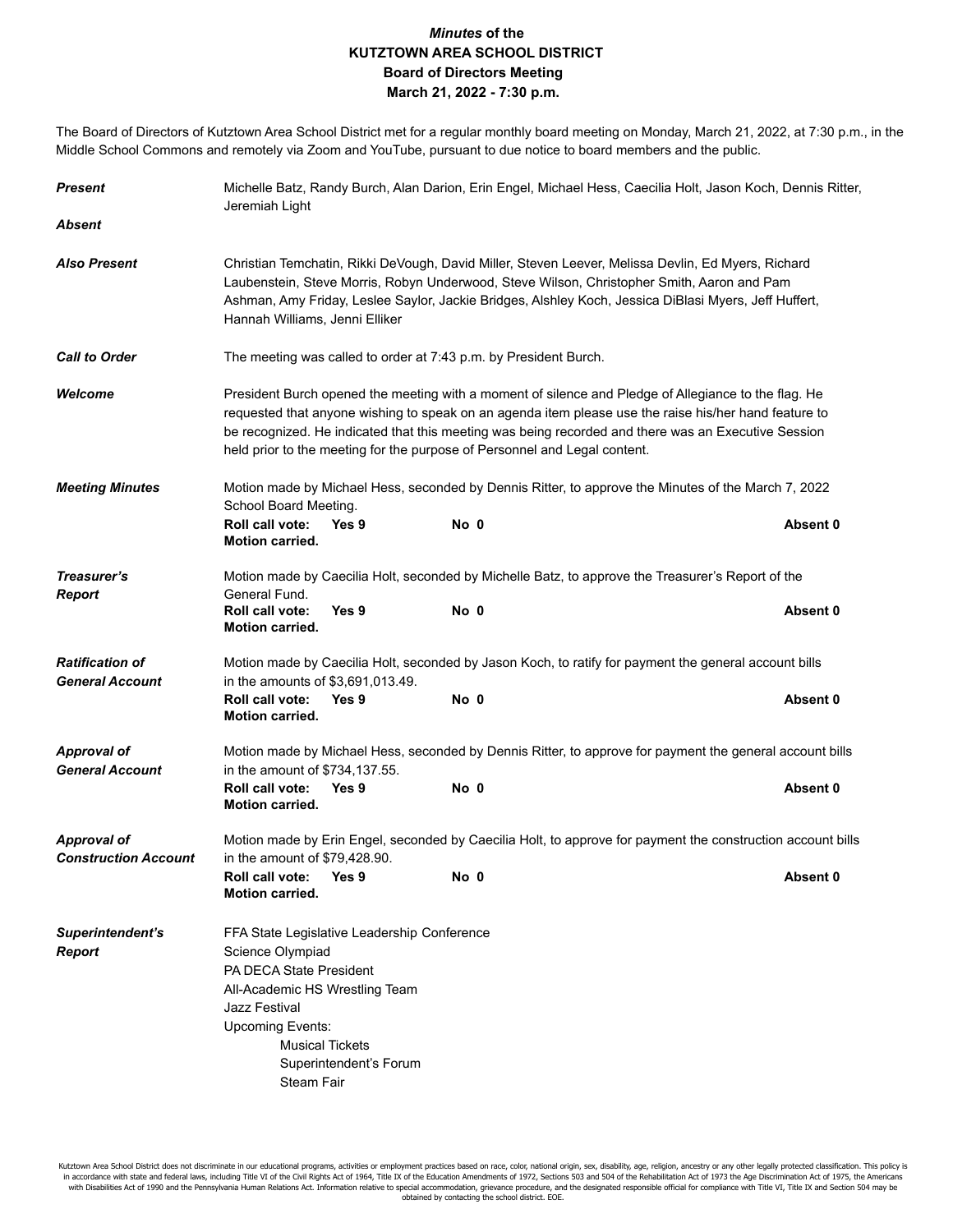| <b>Student Representative</b><br>Report | Abigail Wood reported it is great to see students participating and thriving in various activities.                                                                                                        |                                                                                                                                                                                                                                                                                                                                                                                                                                                                                                                                                                                                                                                                                                                                                                                                                                                                                                                                                                                                                                                                                                                                                                                                                                                                                                                                                                                                                                                                                                                                                                                                                                                                                                                                                                                                                                                                                                                                                                                                                                                                                                                                                                                                                                                                                                                                                                                                                                                                                                                                                                                                                                                                                |  |  |  |  |
|-----------------------------------------|------------------------------------------------------------------------------------------------------------------------------------------------------------------------------------------------------------|--------------------------------------------------------------------------------------------------------------------------------------------------------------------------------------------------------------------------------------------------------------------------------------------------------------------------------------------------------------------------------------------------------------------------------------------------------------------------------------------------------------------------------------------------------------------------------------------------------------------------------------------------------------------------------------------------------------------------------------------------------------------------------------------------------------------------------------------------------------------------------------------------------------------------------------------------------------------------------------------------------------------------------------------------------------------------------------------------------------------------------------------------------------------------------------------------------------------------------------------------------------------------------------------------------------------------------------------------------------------------------------------------------------------------------------------------------------------------------------------------------------------------------------------------------------------------------------------------------------------------------------------------------------------------------------------------------------------------------------------------------------------------------------------------------------------------------------------------------------------------------------------------------------------------------------------------------------------------------------------------------------------------------------------------------------------------------------------------------------------------------------------------------------------------------------------------------------------------------------------------------------------------------------------------------------------------------------------------------------------------------------------------------------------------------------------------------------------------------------------------------------------------------------------------------------------------------------------------------------------------------------------------------------------------------|--|--|--|--|
| <b>Board Committee</b>                  | <b>PSBA</b>                                                                                                                                                                                                | Virtual Sectional Meetings will be held March 29-April 1. Any board member may attend by<br>registering through myPSBA.                                                                                                                                                                                                                                                                                                                                                                                                                                                                                                                                                                                                                                                                                                                                                                                                                                                                                                                                                                                                                                                                                                                                                                                                                                                                                                                                                                                                                                                                                                                                                                                                                                                                                                                                                                                                                                                                                                                                                                                                                                                                                                                                                                                                                                                                                                                                                                                                                                                                                                                                                        |  |  |  |  |
|                                         | <b>BCIU</b>                                                                                                                                                                                                | Committee reviewed Health and Safety Plan updates and approved unpaid internships. BCIU will<br>hold their 50-year Celebration on April 21, 2022.                                                                                                                                                                                                                                                                                                                                                                                                                                                                                                                                                                                                                                                                                                                                                                                                                                                                                                                                                                                                                                                                                                                                                                                                                                                                                                                                                                                                                                                                                                                                                                                                                                                                                                                                                                                                                                                                                                                                                                                                                                                                                                                                                                                                                                                                                                                                                                                                                                                                                                                              |  |  |  |  |
|                                         | <b>BCTC</b>                                                                                                                                                                                                | Committee approved the budget for 2022-2023 which represents a 3.23% increase.<br>Committee reviewed several policies including a new organizational chart. The Future Ready Index<br>was presented, and the Summer Reading Program was reviewed.<br>Committee discussed the high school weight room and using Education Foundation funds to help<br>update. Committee received an update on the HS door lock project. A Winter Sports season<br>wrap-up was presented. 26% more spring athletes are participating than last year.                                                                                                                                                                                                                                                                                                                                                                                                                                                                                                                                                                                                                                                                                                                                                                                                                                                                                                                                                                                                                                                                                                                                                                                                                                                                                                                                                                                                                                                                                                                                                                                                                                                                                                                                                                                                                                                                                                                                                                                                                                                                                                                                             |  |  |  |  |
|                                         | P&C                                                                                                                                                                                                        |                                                                                                                                                                                                                                                                                                                                                                                                                                                                                                                                                                                                                                                                                                                                                                                                                                                                                                                                                                                                                                                                                                                                                                                                                                                                                                                                                                                                                                                                                                                                                                                                                                                                                                                                                                                                                                                                                                                                                                                                                                                                                                                                                                                                                                                                                                                                                                                                                                                                                                                                                                                                                                                                                |  |  |  |  |
|                                         | ECC&<br><b>Facilities</b>                                                                                                                                                                                  |                                                                                                                                                                                                                                                                                                                                                                                                                                                                                                                                                                                                                                                                                                                                                                                                                                                                                                                                                                                                                                                                                                                                                                                                                                                                                                                                                                                                                                                                                                                                                                                                                                                                                                                                                                                                                                                                                                                                                                                                                                                                                                                                                                                                                                                                                                                                                                                                                                                                                                                                                                                                                                                                                |  |  |  |  |
|                                         | <b>TCC</b>                                                                                                                                                                                                 | No report.                                                                                                                                                                                                                                                                                                                                                                                                                                                                                                                                                                                                                                                                                                                                                                                                                                                                                                                                                                                                                                                                                                                                                                                                                                                                                                                                                                                                                                                                                                                                                                                                                                                                                                                                                                                                                                                                                                                                                                                                                                                                                                                                                                                                                                                                                                                                                                                                                                                                                                                                                                                                                                                                     |  |  |  |  |
| Personnel                               | 1.<br>March 25, 2022.<br>2.<br>3.<br>4.<br>5.<br>6.<br>7.<br>8.<br>through May 1, 2022.<br>9.<br>Kristin Haring<br>Jess Ortiz-Eichert<br><b>Ashley Pastor</b><br>Roll call vote:<br><b>Motion carried.</b> | Motion made by Jason Koch, seconded by Caecilia Holt, to approve the following personnel items:<br>The acceptance of the resignation of Kristi Yerger as Cafeteria Cashier at Kutztown Middle School, effective<br>The acceptance of the resignation of Brittany Robenault as a part-time learning support aide at Kutztown High<br>School, effective March 25, 2022.<br>The acceptance of the resignation of Diane Wagner as a part-time cafeteria aide at Kutztown Area Middle<br>School, effective March 18, 2022.<br>The acceptance of an unpaid leave for Employee #2030 commencing on March 15, 2022 through<br>approximately April 1, 2022.<br>The approval of Jaclyn Svetcov as a Long Term Substitute Biology Teacher at Kutztown Area High School,<br>effective on approximately March 29, 2022 at a prorated salary of \$53,005, Step 1, Bachelors per the KATA<br><b>Collective Bargaining Agreement.</b><br>The approval of Patricia Woomer as a part time cafeteria aide at Kutztown Area Middle School at a rate of<br>\$12.00/hr effective on or after March 22, 2022.<br>The approval of the following Paraeduators as classroom monitors under Act 91, for the 2021-2022 school year<br>at a rate of \$110 per day for days 1-20 and \$120 per day for days 21 and thereafter, effective March 22, 2022:<br>Jennifer McAllister<br>Janice Love<br>The approval of the following volunteer chaperones to travel with the Kutztown Indoor Association (KIA) to<br>attend the East Coast Championships Senior Dance and Twirling in Wildwood, New Jersey from April 27<br>Samantha Doublet<br>Michelle Batz<br>Michele Fegely<br>Angie Furlong<br>Tina Gammons<br><b>Tammy Haring</b><br>Heidi Heffelfinger<br><b>Richard Heffelfinger</b><br>Charlene Hertzog<br>Deanna Johnson<br>Lynn Hilbert<br>Scott Hilbert<br>Donna Johnson<br>Melissa A. Keller<br><b>Christie Kloeffel</b><br><b>Tracy Maley</b><br>Becki Prevoznik<br><b>Brent Rutherford</b><br>Valerie Rutherford<br>Vanessa Sherrer<br>Jen Traylor<br>Amanda Weida<br>Carrie Wessner<br>Sami Wiik<br>The approval of the following resource persons/mentors and stipends for the 2021-2022 school year:<br>for Kara Leibensperger (Resource teacher through 2022-23 SY)<br>\$300.00<br>for Meagan Hoffman (Resource teacher through 2022-23 SY)<br>\$300.00<br>for Jaclyn Svetcov (Resource teacher prorated)<br>\$300.00<br>10. The approval of the following coaches, advisors, and stipends for the 2021-2022 school year:<br>Jeff Zimmerman<br>Athletic Game Manager - Spring<br>\$1,342.00<br>Personnel is Approved Pending Receipt of All Mandated Credentials.<br>Absent 0<br>Yes 9<br>No 0 |  |  |  |  |

Kutztown Area School District does not discriminate in our educational programs, activities or employment practices based on race, color, national origin, sex, disability, age, religion, ancestry or any other legally prote